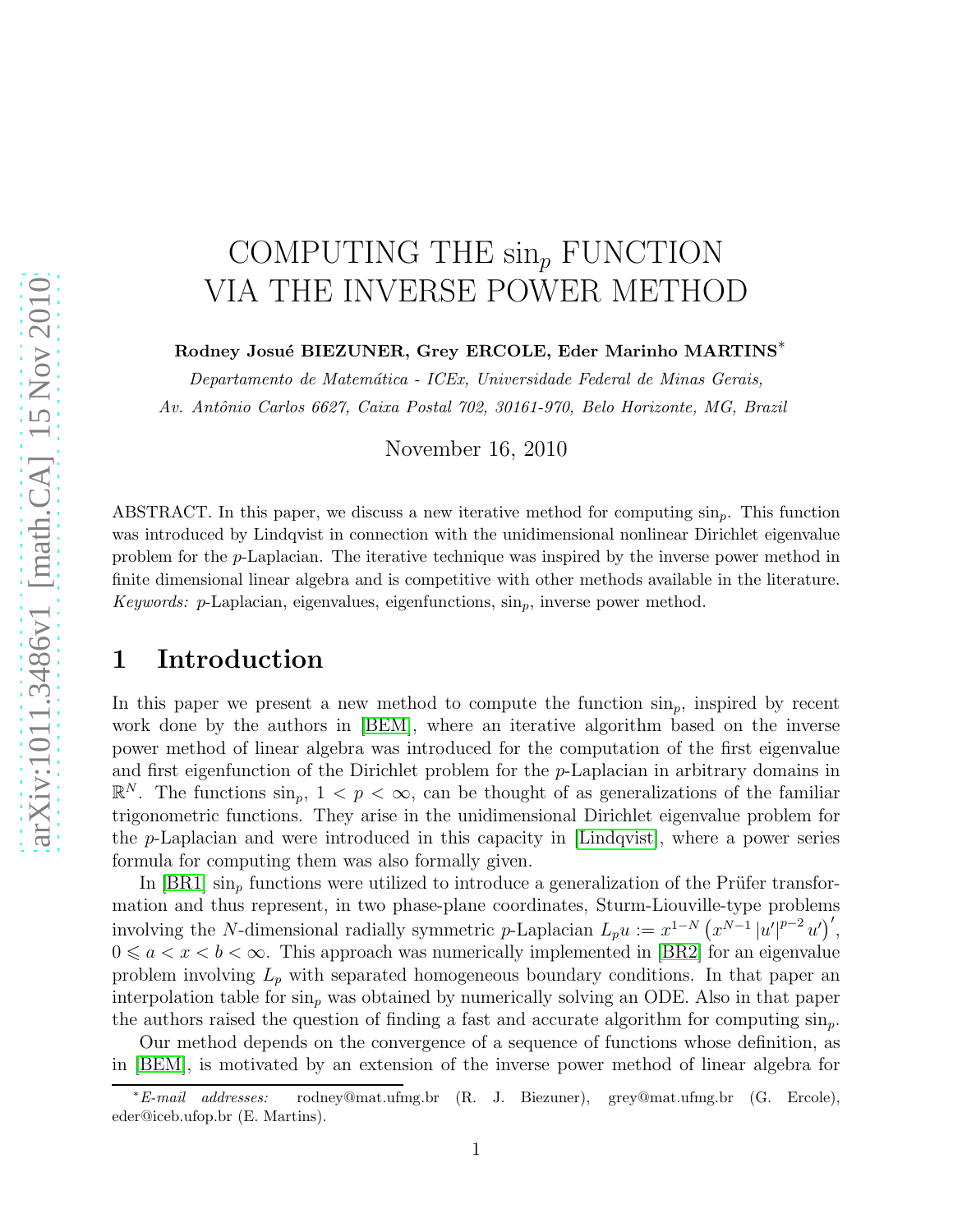obtaining the first eigenvalue and first eigenfunction of finite dimensional linear operators. These functions are recursively defined and can be given in integral form, so that they can be obtained by numerical integration.

More specifically, recall that it suffices to obtain  $\sin_p$  in the interval  $I_p = [0, \pi_p/2]$ , since it is extended to the interval  $[\pi_p/2, \pi_p]$  symmetrically with respect to  $\pi_p/2$  and afterward to the whole real line R as an odd,  $2\pi_p$ -periodic function (the definition of  $\sin_p$  as well as the precise value of  $\pi_p$  are recalled in Section 2). We define the following sequence of (positive) functions  $\{\phi_n\} \subset C^1(I_p)$ . Set  $\phi_0 \equiv 1$  and

$$
\begin{cases} \left(\phi_{n+1}'\left|\phi_{n+1}'\right|^{p-2}\right)' = -\phi_n \left|\phi_n\right|^{p-2} & \text{if } x \in I_p, \\ \phi_{n+1}(0) = \phi_{n+1}'\left(\pi_p/2\right) = 0. \end{cases}
$$

We prove that the scaled sequence  $\{\sqrt[p]{p-1}\phi_n/\|\phi_n\|_{\infty}\}$  converges uniformly to sin<sub>p</sub> in  $I_p$ . The functions  $\phi_n$  can be written in integral form as

$$
\phi_{n+1}(x) = \int_0^x \left( \int_{\theta}^{\pi_p/2} \phi_n(s)^{p-1} ds \right)^{\frac{1}{p-1}} d\theta, \quad x \in I_p,
$$

and, therefore, are readily computed using standard efficient numerical methods for definite integrals.

This paper is organized as follows. In Section 2, we recall the definition and some basic properties of  $\sin_p$  which will be used in the sequel. In Section 3, we show how to recursively construct a sequence of functions which converge uniformly to  $\sin_p$ . Finally, in Section 4 we compare the performance of our method with those of [\[Lindqvist\]](#page-12-1) and [\[BR2\]](#page-12-3).

#### 2 The function  $\sin_p$

For the sake of completeness we recall in this section the definition and some properties of the function  $\sin_n$ . The unidimensional Dirichlet eigenvalue problem for the *p*-Laplacian,  $p > 1$ , is

<span id="page-1-0"></span>
$$
\begin{cases}\n\psi_p(u')' = -\lambda \psi_p(u) & \text{if } a < x < b, \\
u(a) = u(b) = 0,\n\end{cases}
$$
\n(1)

where  $\psi_p(t) = t |t|^{p-2}$ .

It is easy to verify that if  $\lambda_1$  is the first eigenvalue of

$$
\begin{cases} \psi_p(v')' = -\lambda \psi_p(v) & \text{if } a < x < m := \frac{a+b}{2}, \\ v(a) = v'(m) = 0, \end{cases}
$$
 (2)

and  $v_1$  is the corresponding positive eigenfunction, then  $\lambda_1$  is also the first eigenvalue for [\(1\)](#page-1-0) with

$$
u_1(x) = \begin{cases} v_1(x) & \text{if } a \leq x \leq m, \\ v_1(a+b-x) & \text{if } m \leq x \leq b, \end{cases}
$$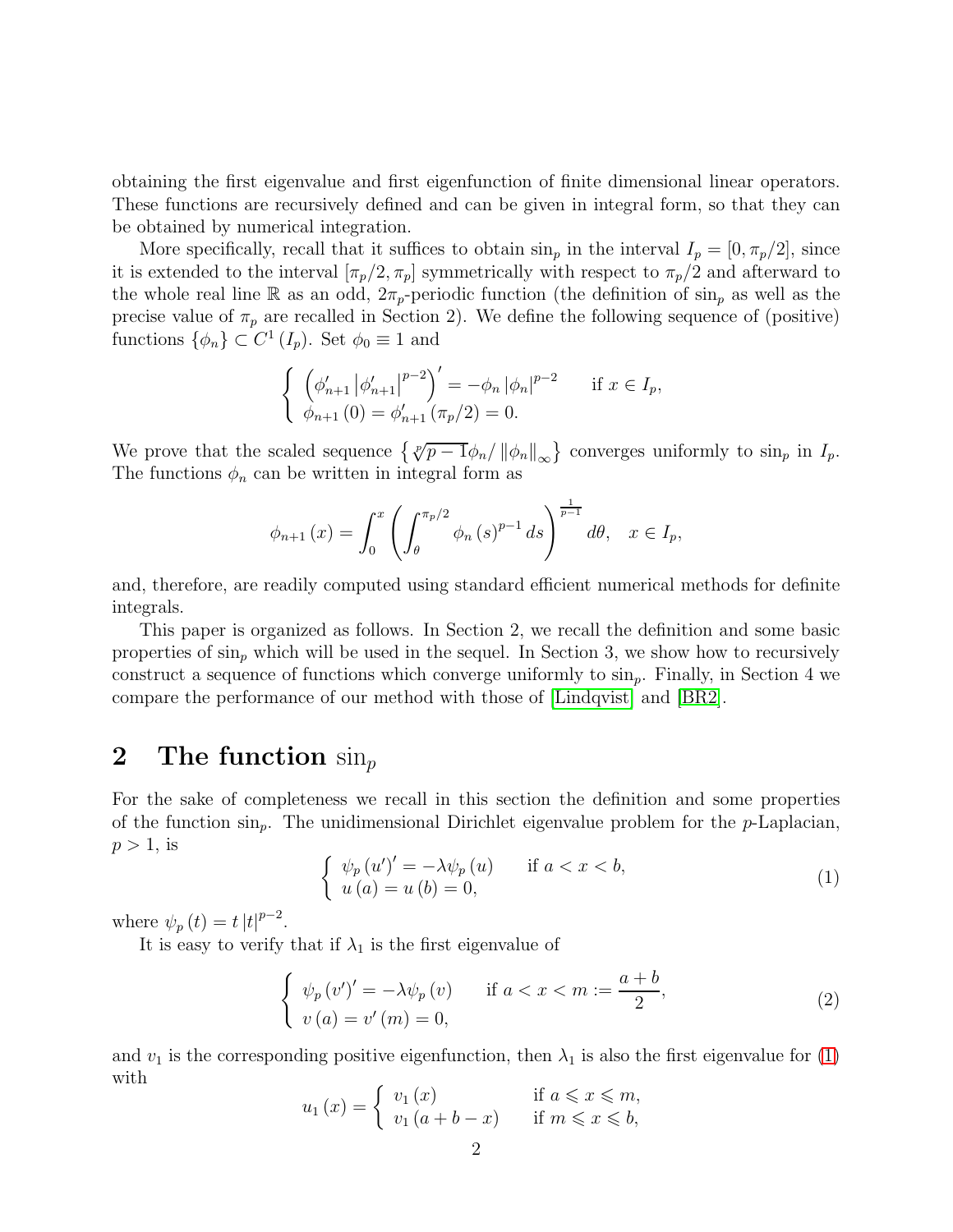being the corresponding positive eigenfunction. Moreover, this function is stricly increasing on  $[a, m)$ , strictly decreasing on  $(m, b]$  and has only one maximum point which is reached at  $x = m$ . Thus,  $||u_1||_{\infty} = u_1 (m)$ .

An expression for  $\lambda_1$  is well known and can be obtained by integration (see [\[Otani\]](#page-12-4)) as follows. First multiply [\(1\)](#page-1-0) by  $u_1'$  $\frac{1}{1}$  and integrate the resulting equation by parts on  $[a, x]$  to obtain

<span id="page-2-3"></span>
$$
\psi_p(u_1') u_1' \vert_a^x - \int_a^x \psi_p(u_1') u_1'' dx = -\lambda_1 \int_a^x \psi_p(u_1) u_1' dx. \tag{3}
$$

We have

<span id="page-2-0"></span>
$$
\psi_p(u_1') u_1' \vert_a^x = |u_1'(x)|^p - |u_1'(a)|^p \tag{4}
$$

<span id="page-2-1"></span>
$$
\int_{a}^{x} \psi_{p}(u_{1}) u'_{1} dx = \int_{u_{1}(a)}^{u_{1}(x)} \psi_{p}(s) ds = \frac{|u(x)|^{p}}{p} - \frac{|u(a)|^{p}}{p}, \tag{5}
$$

<span id="page-2-2"></span>
$$
\int_{a}^{x} \psi_{p}(u'_{1}) u''_{1} dx = \int_{u'_{1}(a)}^{u'_{1}(x)} \psi_{p}(s) ds = \frac{|u'(x)|^{p}}{p} - \frac{|u'(a)|^{p}}{p}.
$$
 (6)

Substituting  $(4)$ ,  $(5)$  and  $(6)$  in  $(3)$  we obtain

$$
\left(1 - \frac{1}{p}\right) \left[ \left|u'_{1}(x)\right|^{p} - \left|u'_{1}(a)\right|^{p} \right] = -\lambda_{1} \left[ \frac{\left|u_{1}(x)\right|^{p}}{p} - \frac{\left|u_{1}(a)\right|^{p}}{p} \right],
$$

whence

$$
\[ \left( 1 - \frac{1}{p} \right) |u'_1|^p + \lambda_1 \frac{|u_1|^p}{p} \]_a^x = 0.
$$

This means that

$$
\frac{p-1}{p} |u_1'|^p + \frac{\lambda_1}{p} |u_1|^p \equiv C,
$$

where C is a constant and  $p' = p/(p-1)$  is the conjugate of p. The value of C can be found computing the value of this expression at the maximum point  $m$ ; choosing  $u_1$  such that  $u_1(m) = 1$  we find

$$
C = \frac{p-1}{p} |u'_1(m)|^p + \frac{\lambda_1}{p} |u_1(m)|^p = \frac{\lambda_1}{p}.
$$

Therefore,

<span id="page-2-4"></span>
$$
(p-1) |u'_{1}(x)|^{p} + \lambda_{1} |u_{1}(x)|^{p} = \lambda_{1}
$$
\n(7)

for all  $x \in [a, b]$ .

On the interval  $[a, m]$  we have  $u' \geq 0$ , hence we can write

<span id="page-2-5"></span>
$$
\frac{u_1'(x)}{\sqrt[p]{(1-|u_1(x)|^p)}} = \sqrt[p]{\frac{\lambda_1}{p-1}}
$$
\n(8)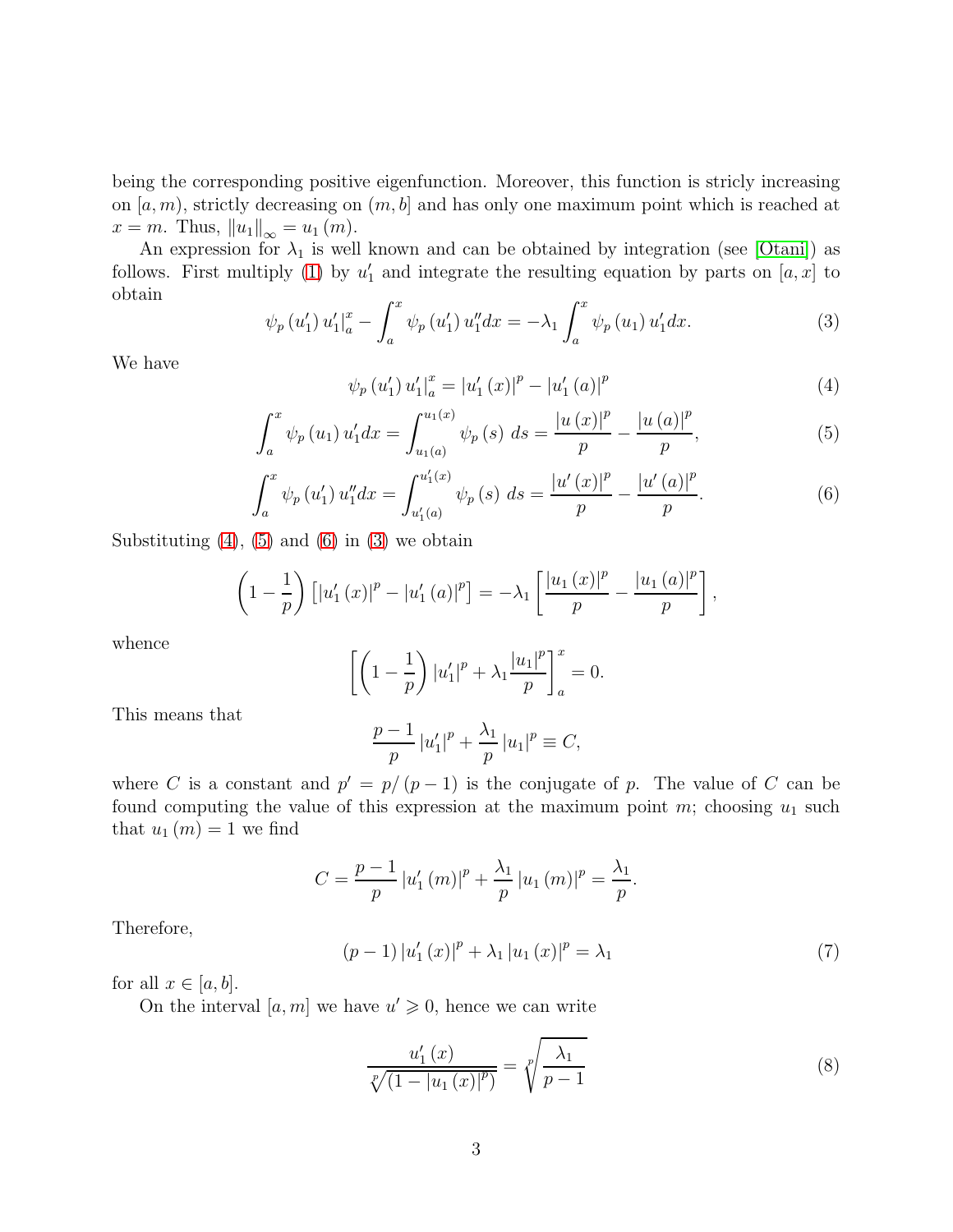for all  $x \in [a, m]$ . Integrating this equation on  $(a, m)$  leads to

$$
\frac{b-a}{2}\sqrt[p]{\frac{\lambda_1}{p-1}} = \int_{u_1(a)}^{u_1(m)} \frac{ds}{\sqrt[p]{1-s^p}} = \int_0^1 \frac{ds}{\sqrt[p]{1-s^p}},
$$

which gives the expression

<span id="page-3-0"></span>
$$
\lambda_1 = (p-1) \left( \frac{2}{b-a} \int_0^1 \frac{ds}{\sqrt[p]{1-s^p}} \right)^p = \left( \frac{\pi_p}{b-a} \right)^p, \tag{9}
$$

where we set

$$
\pi_p := 2\sqrt[p]{p-1} \int_0^1 \frac{ds}{\sqrt[p]{1-s^p}}.
$$
\n(10)

Making the change of variable  $s = \sqrt[p]{t}$  in the last integral and using the classical Beta function  $B$  we obtain

$$
\int_0^1 \frac{ds}{\sqrt[p]{1-s^p}} = \frac{1}{p} \int_0^1 t^{\frac{1}{p}-1} (1-t)^{-\frac{1}{p}} dt = \frac{1}{p} B\left(1 - \frac{1}{p}, \frac{1}{p}\right) = \frac{\pi/p}{\sin(\pi/p)}
$$

(Here one use the properties  $B(x, y)B(x + y, 1 - y) = x/x \sin(\pi y)$  and  $B(1, z) = 1/z$  with  $x = 1 - 1/p$  and  $y = z = 1/p$ .

Therefore,

$$
\pi_p = \frac{2\sqrt[p]{p-1} \left(\frac{\pi}{p}\right)}{\sin(\frac{\pi}{p})} \tag{11}
$$

and

$$
\lambda_1 = \left(\frac{2\sqrt[p]{p-1} \left(\frac{\pi}{p}\right)}{(b-a)\sin\left(\frac{\pi}{p}\right)}\right)^p.
$$

When  $a = 0$  and  $b = \pi_p$  we denote the function  $\sqrt[p]{p-1}u_1$  by  $\sin_p$ . Thus,  $\sin_p(0) = 0$  $\sin'_{p}(\pi_{p}/2), \lambda_{1} = 1$  and from [\(7\)](#page-2-4):

$$
|\sin'_{p}|^{p} + \frac{|\sin_{p}|^{p}}{p-1} = 1.
$$

It is clear from this equation that  $\sin'_{p}(0) = 1$ .

We remark that  $u = \sin_p$  is also the unique solution of the initial value problem

$$
|u'|^{p} + \frac{|u|^{p}}{p-1} = 1, \quad u(0) = 0,
$$

which can be used to define this function.

Alternatively, we can define  $\sin_p$  on the interval  $[0, \pi_p/2]$  as an inverse function. In fact, multiplying [\(8\)](#page-2-5) by  $\sqrt[p]{p-1}$  and using [\(9\)](#page-3-0) with  $a = 0$  and  $b = \pi_p$  we obtain

$$
\int_0^{\sin_p(x)} \frac{ds}{\sqrt[p]{\left(1 - \frac{s^p}{p-1}\right)}} = x, \quad \text{for } x \in [0, \pi_p/2],
$$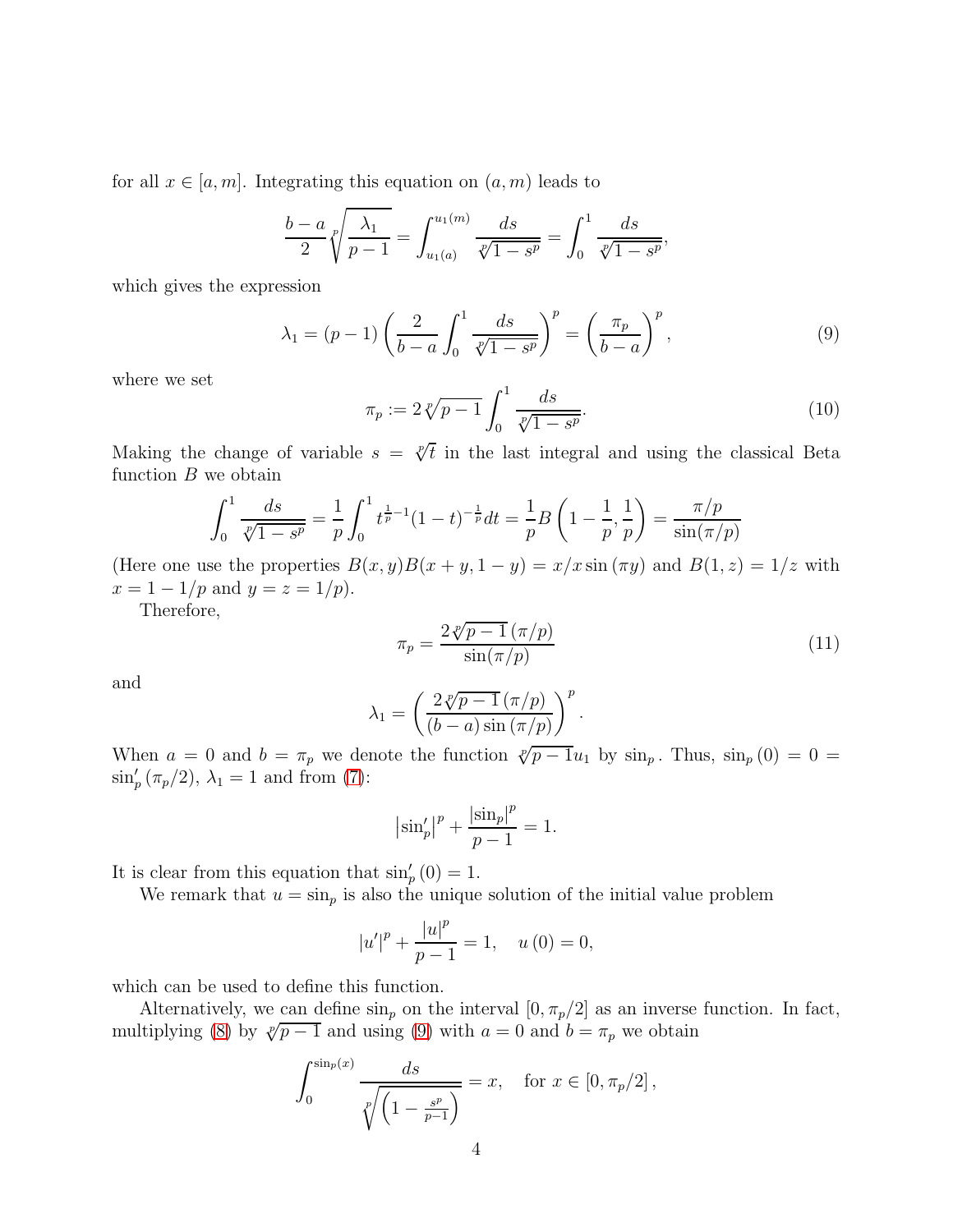that is,  $\sin_p = \zeta^{-1}$  where

$$
\zeta(z) := \int_0^z \frac{ds}{\sqrt[p]{\left(1 - \frac{s^p}{p-1}\right)}}, \quad \text{for } z \in \left[0, \sqrt[p]{p-1}\right].
$$

With this definition, we extend  $\sin_p$  to the interval  $[\pi_p/2, \pi_p]$  symmetrically with respect to  $\pi_p/2$  and afterward to the whole real line R as an odd,  $2\pi_p$ -periodic function. We list the basic properties of  $\sin_p$ :

- 1.  $\sin_p(0) = 0 = \sin_p(\pi_p), \sin_p(\pi_p/2) = ||\sin_p||_{\infty} = \sqrt[p]{p-1}.$
- 2.  $\sin_p(x)$  is strictly increasing in  $[0, \pi_p/2]$  and strictly decreasing in  $[\pi_p/2, \pi_p]$ .

3. 
$$
\left|\sin'_{p}(x)\right| = \sqrt[p]{1 - \frac{\left|\sin_{p}\right|^{p}}{p-1}}
$$
.

#### 3 A sequence uniformly convergent to  $\sin n$

Let  $I_p = [0, \pi_p/2]$  and define the following sequence of functions  $\{\phi_n\} \subset C^1(I_p)$ . Set  $\phi_0 \equiv 1$ and

$$
\begin{cases} (\psi_p(\phi'_{n+1}))' = -\psi_p(\phi_n) & \text{if } x \in I_p, \\ \phi_{n+1}(0) = \phi'_{n+1}(\pi_p/2) = 0. \end{cases}
$$

In this section, we prove that the scaled sequence  $\{ \sqrt[p]{p-1}\phi_n / ||\phi_n||_{\infty} \}$  converges uniformly to  $\sin_p$  in  $I_p$ . Before proceeding, we recall some basic properties of the  $\psi_p$  functions:

**Proposition 3.1.** (Basic properties of  $\psi_p$ ) The following holds:

- 1.  $\psi_p$  is continuous, strictly increasing and odd, for each  $p > 1$ .
- 2.  $\psi_p(ab) = \psi_p(a) \psi_p(b)$ . 3.  $\psi_p\left(\frac{a}{b}\right)$ b  $= \frac{\psi_p(a)}{a^2}$  $\psi_p\left(b\right)$ 4.  $(\psi_p)^{-1} = \psi_{p'}$ . 5.  $\int_0^t \psi_p(s) ds = \frac{|t|^p}{p}$ p .

By a straightforward calculation we can find the following recursive integral expression for the  $\phi_n$ -functions:

<span id="page-4-0"></span>
$$
\phi_{n+1}\left(x\right) = \int_0^x \psi_{p'}\left(\int_\theta^{\pi_p/2} \psi_p\left(\phi_n\left(s\right)\right) ds\right) d\theta. \tag{12}
$$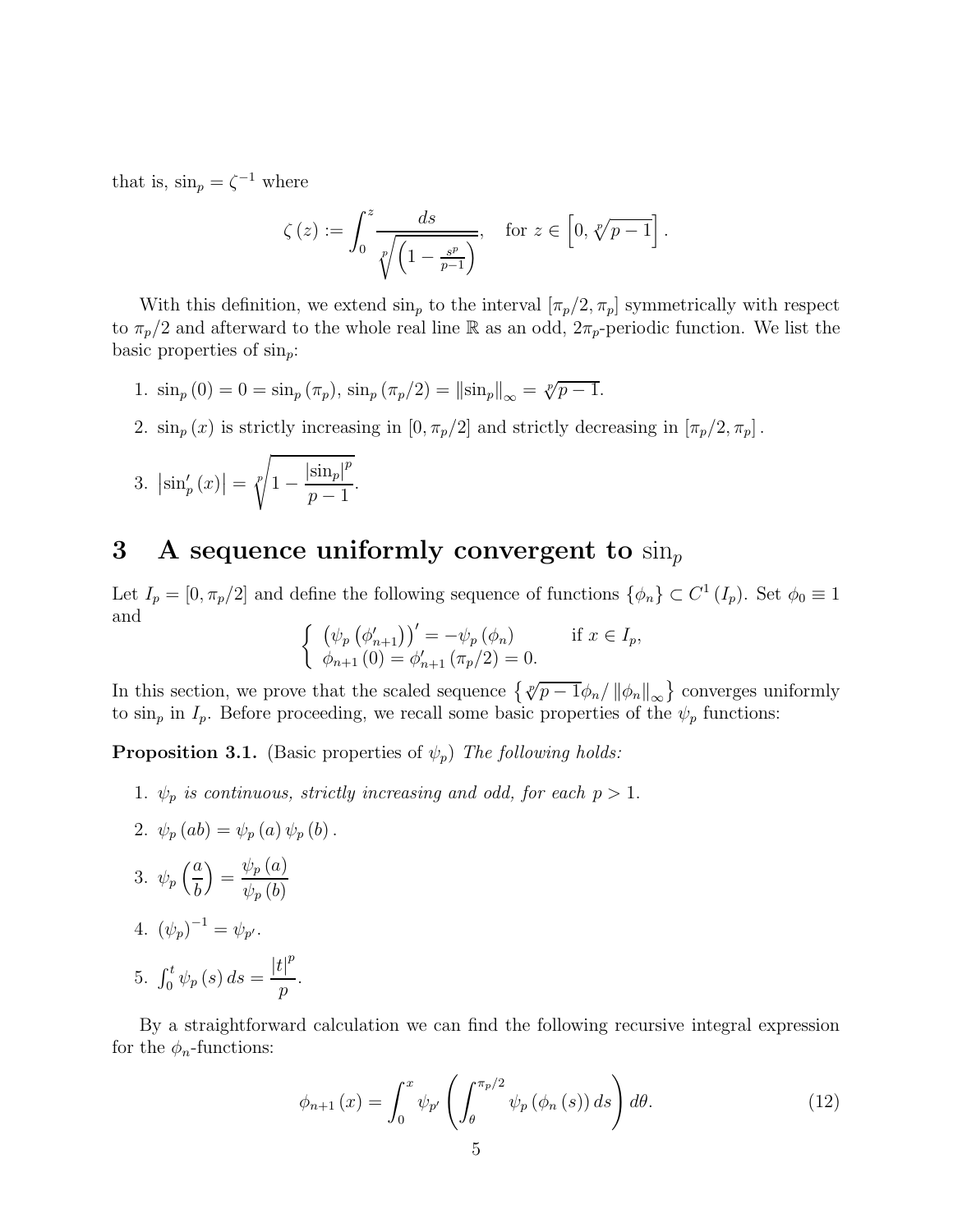It is clear from [\(12\)](#page-4-0) that each  $\phi_n$  is positive, increasing on  $I_p$  and reaches its maximum value at  $x = \pi_p/2$ . One can obtain an explicit expression for  $\phi_1$ , the second function in the sequence:

$$
\phi_1(x) = \int_0^x \psi_{p'} \left( \int_{\theta}^{\pi_p/2} \psi_p(1) ds \right) d\theta
$$
  
= 
$$
\int_0^x \psi_{p'} \left( \frac{\pi_p}{2} - \theta \right) d\theta
$$
  
= 
$$
\int_{\pi_p/2-x}^{\pi_p/2} \psi_{p'}(y) dy
$$
  
= 
$$
\frac{1}{p} \left[ \left( \frac{\pi_p}{2} \right)^p - \left( \frac{\pi_p}{2} - x \right)^p \right].
$$

Note that

п

$$
\|\phi_1\|_{\infty} = \phi_1\left(\frac{\pi_p}{2}\right) = \frac{1}{p}\left(\frac{\pi_p}{2}\right)^p = \frac{p-1}{p}\left(\frac{\pi/p}{\sin\left(\pi/p\right)}\right)^p.
$$

The next  $\phi_n$ -functions however, are very difficult to obtain explicitly by solving the integrals analytically. On the other hand, the integrals can easily be solved numerically.

**Proposition 3.2.**  $\phi_{n+1} \leq \|\phi_1\|_{\infty} \phi_n$  on  $I_p$ .

**Proof.** For  $n = 1$  the result is trivially true since  $\phi_0 \equiv 1$ . Assuming by induction that  $\phi_n \leqslant \|\phi_1\|_{\infty}\,\phi_{n-1},$  we have

$$
\phi_{n+1}(x) = \int_0^x \psi_{p'} \left( \int_\theta^{\pi_{p}/2} \psi_p(\phi_n(s)) ds \right) d\theta
$$
  
\n
$$
\leq \int_0^x \psi_{p'} \left( \int_\theta^{\pi_{p}/2} \psi_p(\|\phi_1\|_\infty \phi_{n-1}(s)) ds \right) d\theta
$$
  
\n
$$
= \int_0^x \psi_{p'} \left( \psi_p(\|\phi_1\|_\infty) \int_\theta^{\pi_{p}/2} \psi_p(\phi_{n-1}(s)) ds \right) d\theta
$$
  
\n
$$
= \|\phi_1\|_\infty \int_0^x \psi_{p'} \left( \int_\theta^{\pi_{p}/2} \psi_p(\phi_{n-1}(s)) ds \right) d\theta
$$
  
\n
$$
= \|\phi_1\|_\infty \int_0^x \psi_{p'} \left( \int_\theta^{\pi_{p}/2} \psi_p(\phi_{n-1}(s)) ds \right) d\theta
$$
  
\n
$$
= \|\phi_1\|_\infty \phi_n(x).
$$

The following technical lemma, which will be used in the sequel, can be proved via the Cauchy mean value theorem (see  $[AVV]$ ) and works as a L'Hôpital's rule in order to get monotonicity for a certain quotient function.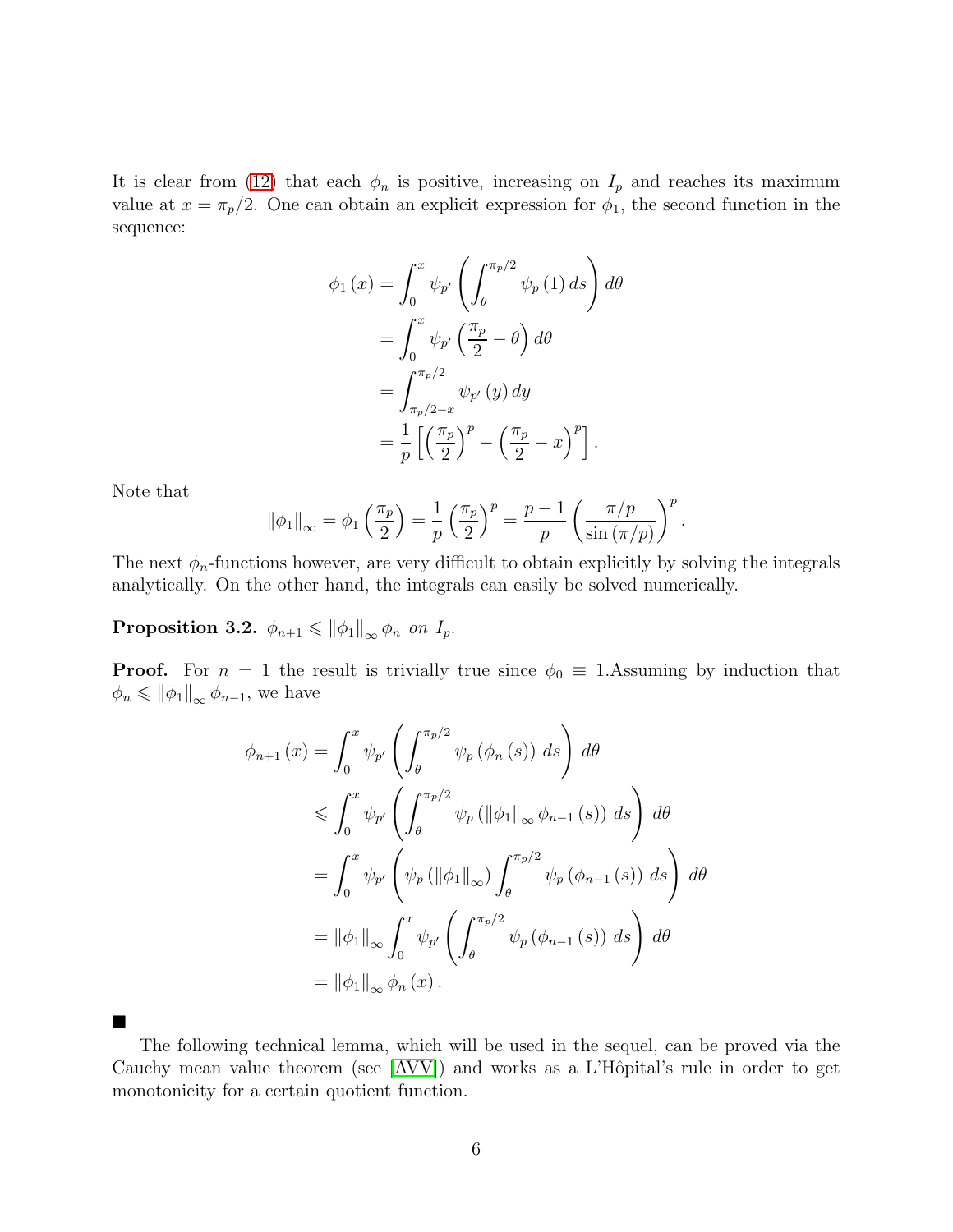**Lemma 3.3.** Let  $f, g : [a, b] \longrightarrow R$  be continuous on  $[a, b]$  and differentiable in  $(a, b)$ . Suppose  $g'(x) \neq 0$  for all  $x \in (a, b)$ . If  $\frac{f'}{g'}$  $\frac{J}{g'}$  is (strictly) increasing [decreasing], then both  $\frac{f(x) - f(a)}{f(a)}$  $g(x) - g(a)$ and  $\frac{f(x) - f(b)}{f(b)}$  $g(x) - g(b)$ are (strictly) increasing [decreasing].

**Theorem 3.4.** For each  $n \geq 1$  the function  $\frac{\phi_n}{\phi_n}$  $\phi_{n+1}$ is strictly decreasing on  $I_p$  and

(i) 
$$
\frac{1}{\|\phi_1\|_{\infty}} \le \inf_{I_p} \frac{\phi_n}{\phi_{n+1}} = \frac{\phi_n(\pi_p/2)}{\phi_{n+1}(\pi_p/2)} = \frac{\|\phi_n\|_{\infty}}{\|\phi_{n+1}\|_{\infty}}.
$$
  
\n(ii) 
$$
\left\|\frac{\phi_n}{\phi_{n+1}}\right\|_{\infty} = \psi_{p'}\left(\frac{\int_0^{\pi_p/2} \psi_p(\phi_{n-1}(s)) ds}{\int_0^{\pi_p/2} \psi_p(\phi_n(s)) ds}\right) \text{ for } n \ge 1.
$$
  
\n(iii) 
$$
\left\|\frac{\phi_n}{\phi_{n+1}}\right\|_{\infty} \le \left\|\frac{\phi_{n-1}}{\phi_n}\right\|_{\infty} \le \cdots \le \left\|\frac{\phi_1}{\phi_2}\right\|_{\infty} < \infty.
$$

**Proof.** Since  $\phi_1$  is strictly increasing, it follows that  $1/\phi_1$  is strictly decreasing. Assume by induction that  $\phi_{n-1}/\phi_n$  is strictly decreasing. Since

$$
\frac{\phi_n(x) - \phi_n(0)}{\phi_{n+1} - \phi_{n+1}(0)} = \frac{\phi_n(x)}{\phi_{n+1}(x)},
$$

in order to show that  $\phi_n/\phi_{n+1}$  is strictly decreasing, it suffices in light of the lemma to verify that  $\phi'_i$  $I'_n/\phi'_{n+1}$  is strictly decreasing on  $I_p$ . But,

$$
\frac{\phi'_{n}(x)}{\phi'_{n+1}(x)} = \frac{\psi_{p'}\left(\int_{x}^{\pi_{p}/2} \psi_{p}\left(\phi_{n-1}\left(s\right)\right)ds\right)}{\psi_{p'}\left(\int_{x}^{\pi_{p}/2} \psi_{p}\left(\phi_{n}\left(s\right)\right)ds\right)} = \psi_{p'}\left(\frac{\int_{x}^{\pi_{p}/2} \psi_{p}\left(\phi_{n-1}\left(s\right)\right)ds}{\int_{x}^{\pi_{p}/2} \psi_{p}\left(\phi_{n}\left(s\right)\right)ds}\right).
$$

Since  $\psi_{p'}$  is strictly increasing and the functions  $\int_x^{\pi_p/2} \psi_p(\phi_{n-1}(s)) ds$  and  $\int_x^{\pi_p/2} \psi_p(\phi_n(s)) ds$ are null at  $x = \pi_p/2$ , we can apply the lemma again to verify that the quotient of these integral functions is a strictly decreasing function. We have

$$
\frac{\left(\int_x^{\pi_p/2} \psi_p(\phi_{n-1}(s)) ds\right)^{\prime}}{\left(\int_x^{\pi_p/2} \psi_p(\phi_n(s)) ds\right)^{\prime}} = \frac{\psi_p(\phi_{n-1}(s))}{\psi_p(\phi_n(s))} = \psi_p\left(\frac{\phi_{n-1}}{\phi_n}\right),
$$

which is strictly decreasing by the induction hypothesis.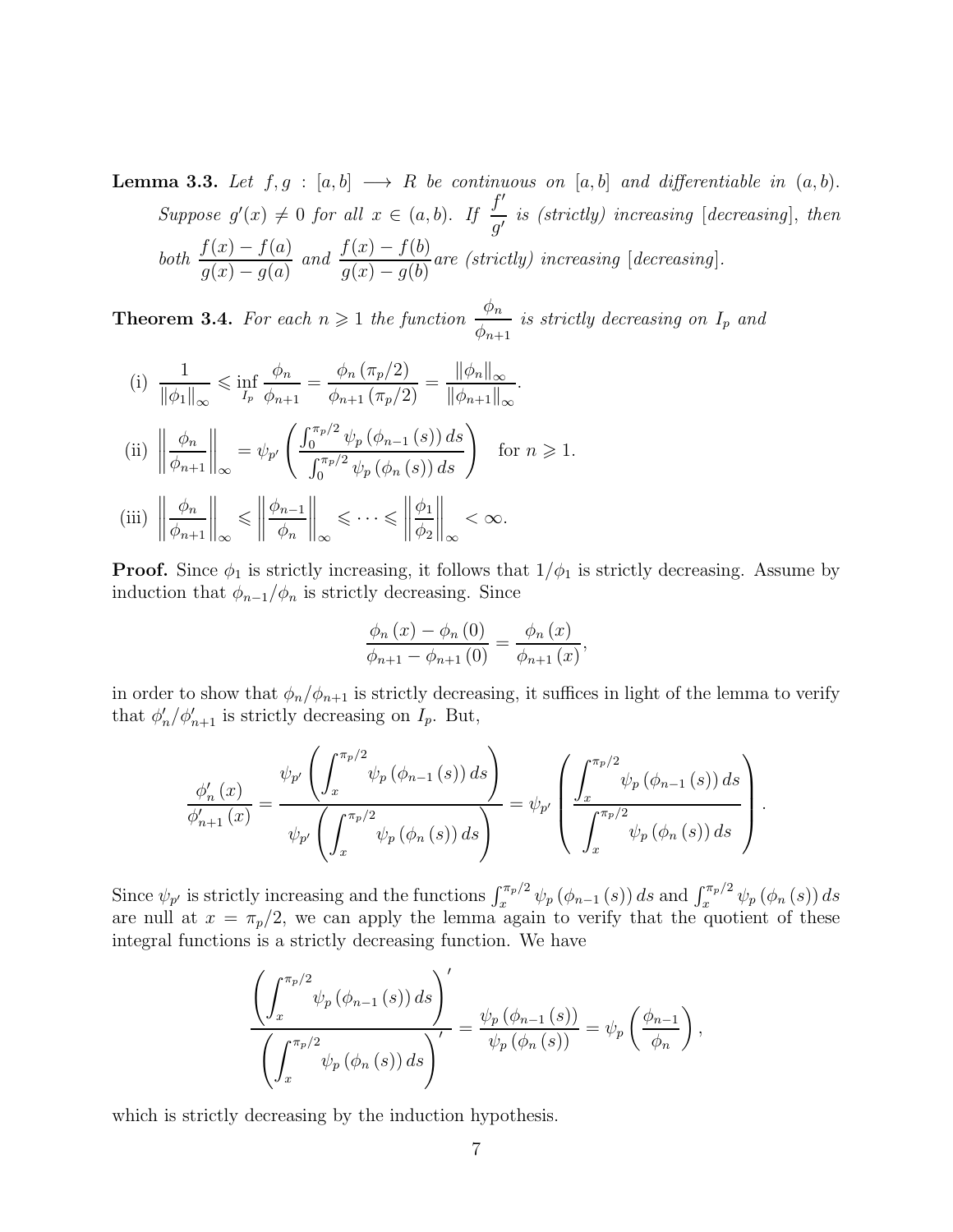The inequality in (i) follows from Proposition 3.2. Before verifying (ii) we remark that  $||1/\phi_1||_{\infty} = \infty$  since  $\phi_1(0) = 0$ . In order to prove (ii) we first observe that the monotonicity of  $\phi_n/\phi_{n+1}$  implies that

$$
\left\|\frac{\phi_n}{\phi_{n+1}}\right\|_{\infty} = \lim_{x\to 0^+} \frac{\phi_n(x)}{\phi_{n+1}(x)}.
$$

L'Hôpital's rule then yields

$$
\lim_{x \to 0^+} \frac{\phi_n(x)}{\phi_{n+1}(x)} = \lim_{x \to 0^+} \frac{\phi'_n(x)}{\phi'_{n+1}(x)} = \psi_{p'} \left( \frac{\int_0^{\pi_p/2} \psi_p(\phi_{n-1}(s)) ds}{\int_0^{\pi_p/2} \psi_p(\phi_n(s)) ds} \right) < \infty.
$$

The proof of (iii) is a consequence of the following estimates, valid for  $n \geq 2$ :

$$
\left\| \frac{\phi_n}{\phi_{n+1}} \right\|_{\infty} = \psi_{p'} \left( \frac{\int_0^{\pi_p/2} \psi_p(\phi_{n-1}(s)) ds}{\int_0^{\pi_p/2} \psi_p(\phi_n(s)) ds} \right)
$$
  

$$
\leq \psi_{p'} \left( \frac{\int_0^{\pi_p/2} \psi_p(\phi_n(s)) \psi_p\left(\frac{\phi_{n-1}}{\phi_n}(s)\right) ds}{\int_0^{\pi_p/2} \psi_p(\phi_n(s)) ds} \right)
$$
  

$$
\leq \psi_{p'} \left( \frac{\int_0^{\pi_p/2} \psi_p(\phi_n(s)) \psi_p\left(\left\|\frac{\phi_{n-1}}{\phi_n}\right\|_{\infty}\right) ds}{\int_0^{\pi_p/2} \psi_p(\phi_n(s)) ds} \right)
$$
  

$$
= \left\| \frac{\phi_{n-1}}{\phi_n} \right\|_{\infty} \psi_{p'} \left( \frac{\int_0^{\pi_p/2} \psi_p(\phi_n(s)) ds}{\int_0^{\pi_p/2} \psi_p(\phi_n(s)) ds} \right)
$$
  

$$
= \left\| \frac{\phi_{n-1}}{\phi_n} \right\|_{\infty} .
$$

 $\blacksquare$ 

**Theorem 2.4.** Let  $u_n := \frac{\phi_n}{\frac{1}{n} + \frac{1}{n}}$  $\|\phi_n\|_{\infty}$  $\in C^{1}(I_{p})$ , for  $n \geqslant 1$ . Then the sequence  ${u_{n}(x)}_{n \geqslant 1}$  is decreasing for each  $x \in I_p$  and

$$
\sqrt[p]{p-1}u_n \to \sin_p \quad \text{uniformly in } I_p.
$$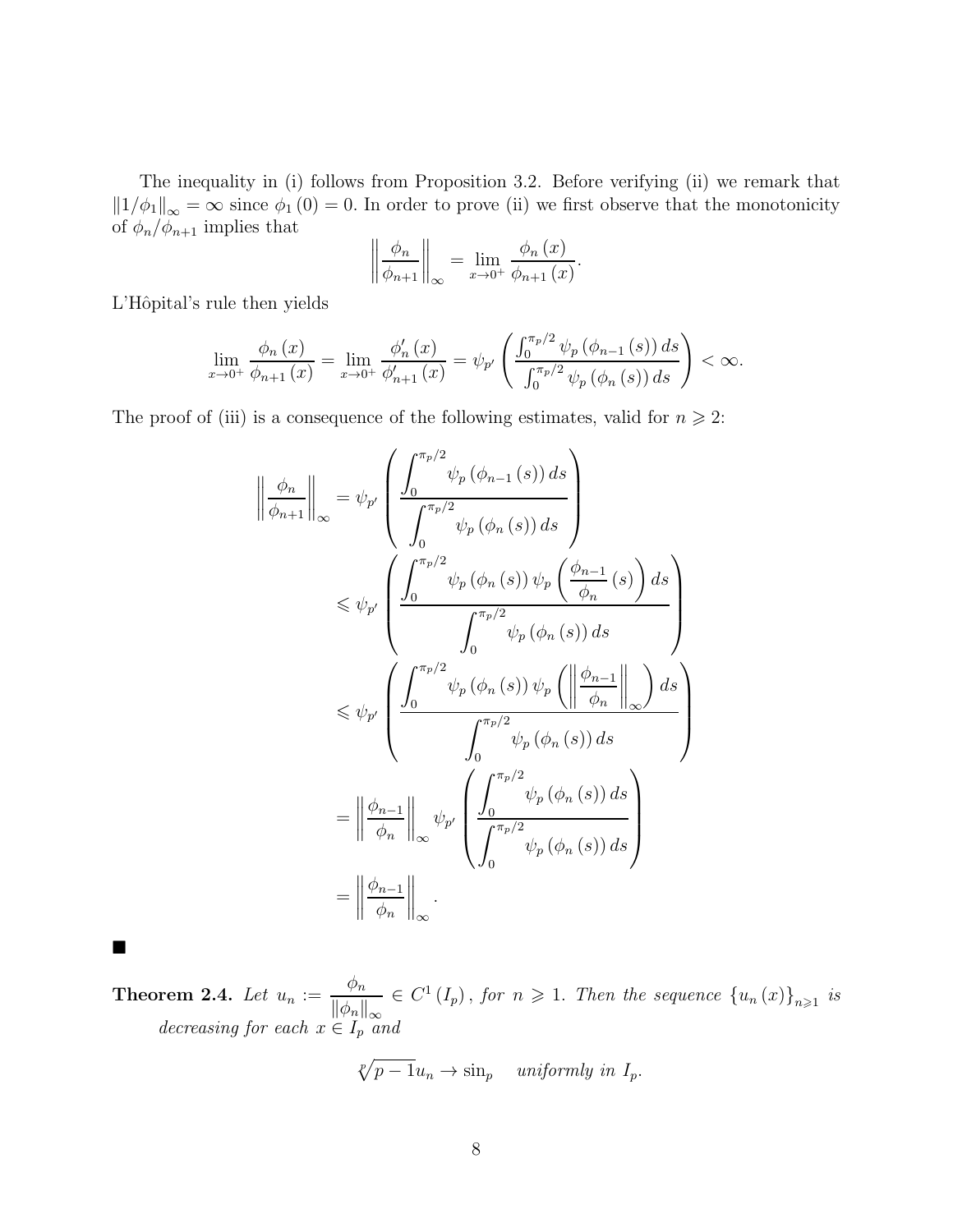**Proof.** In  $I_p$  we have

$$
\frac{u_n}{u_{n+1}} = \frac{\phi_n}{\phi_{n+1}} \left( \frac{\|\phi_n\|_{\infty}}{\|\phi_{n+1}\|_{\infty}} \right)^{-1}
$$

$$
\geq \left( \inf_{I_p} \frac{\phi_n}{\phi_{n+1}} \right) \left( \frac{\|\phi_n\|_{\infty}}{\|\phi_{n+1}\|_{\infty}} \right)^{-1}
$$

$$
= \left( \frac{\|\phi_n\|_{\infty}}{\|\phi_{n+1}\|_{\infty}} \right) \left( \frac{\|\phi_n\|_{\infty}}{\|\phi_{n+1}\|_{\infty}} \right)^{-1}
$$

$$
= 1,
$$

that is,  ${u_n(x)}_{n\geqslant 1}$  is decreasing for each  $x \in I_p$ , and the whole sequence is bounded below by  $u_1$ . Thus, there exists

$$
u:=\lim u_n.
$$

We have  $||u_n||_{\infty} = 1$  for each *n*. Moreover, since

$$
\frac{\|\phi_n\|_{\infty}}{\|\phi_{n+1}\|_{\infty}} = \inf_{I_p} \frac{\phi_n}{\phi_{n+1}} \le \left\|\frac{\phi_n}{\phi_{n+1}}\right\|_{\infty} \le \left\|\frac{\phi_1}{\phi_2}\right\|_{\infty} =: C,
$$

we also have, for every  $x \in I_p$ ,

$$
|u'_{n}(x)| = \frac{1}{\|\phi_{n}\|_{\infty}} \psi_{p'} \left( \int_{x}^{\pi_{p}/2} \psi_{p}(\phi_{n-1}(s)) ds \right)
$$
  
\n
$$
= \frac{\|\phi_{n-1}\|_{\infty}}{\|\phi_{n}\|_{\infty}} \psi_{p'} \left( \int_{x}^{\pi_{p}/2} \psi_{p} \left( \frac{\phi_{n-1}(s)}{\|\phi_{n-1}\|_{\infty}} \right) ds \right)
$$
  
\n
$$
\leq C \psi_{p'} \left( \int_{0}^{\pi_{p}/2} \psi_{p}(u_{n-1}) ds \right)
$$
  
\n
$$
\leq C \psi_{p'} \left( \int_{0}^{\pi_{p}/2} \psi_{p}(1) ds \right)
$$
  
\n
$$
= \frac{C \pi_{p}}{2}.
$$

It follows from Arzela-Ascoli's theorem that  $u_n \to u \in C(I_p)$ , uniformly.

In order to conclude the proof, we need just to show that

<span id="page-8-0"></span>
$$
u = \frac{\sin_p}{\sqrt[p]{p-1}}.\tag{13}
$$

From [\(12\)](#page-4-0) we can write the following expression:

$$
u_{n+1}(x) = \gamma_n \int_0^x \psi_{p'} \left( \int_\theta^{\pi_p/2} \psi_p(u_n(s)) ds \right) d\theta,
$$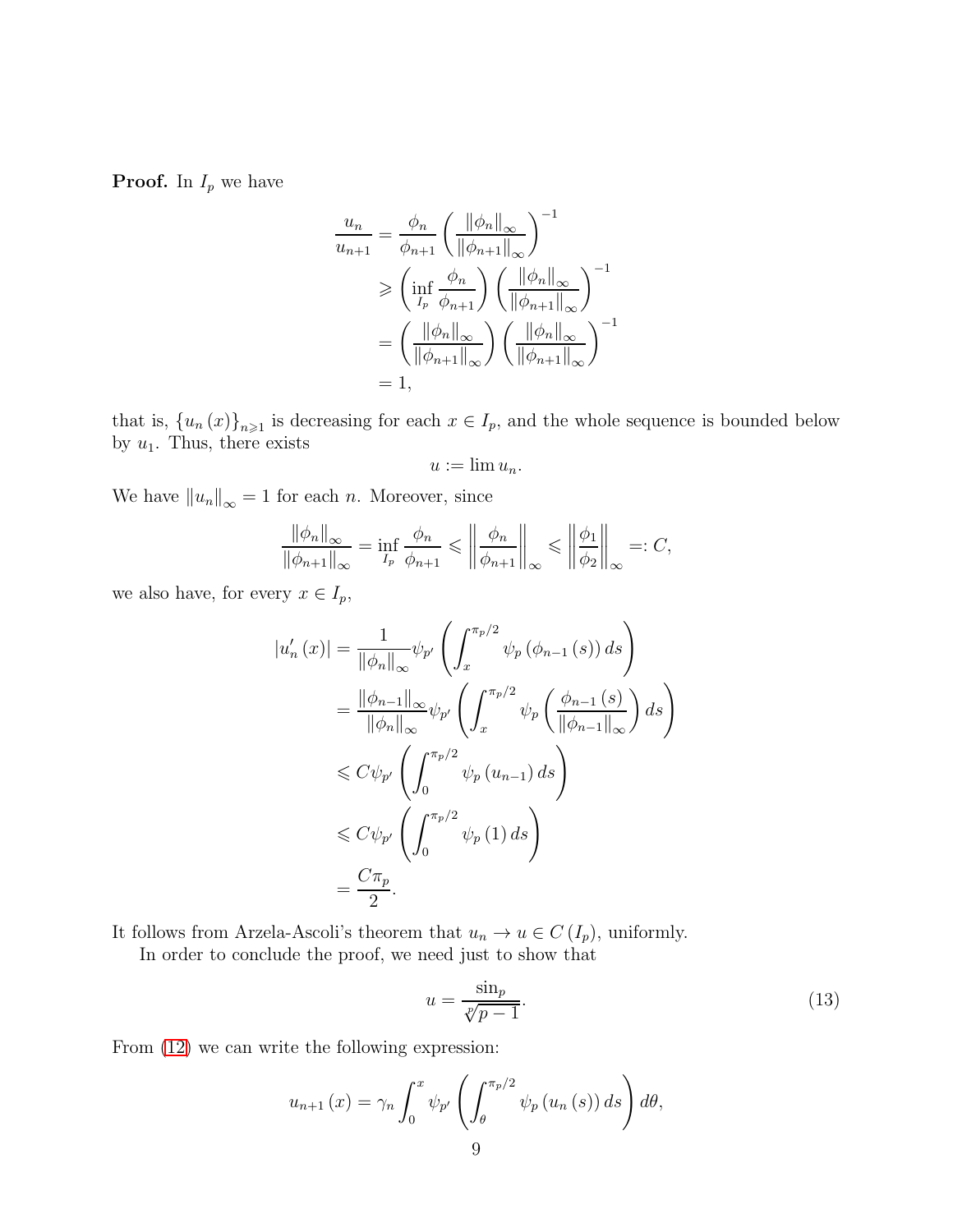where

$$
\gamma_n := \frac{\|\phi_n\|_{\infty}}{\|\phi_{n+1}\|_{\infty}}.
$$

In view of the boundedness of  $\{\gamma_n\}$ , there exists  $\gamma := \lim \gamma_{n_k}$  for some subsequence  $\{\gamma_{n_k}\}$ . Thus, letting  $k \to \infty$  in

$$
u_{n_{k}+1}(x) = \gamma_{n_{k}} \int_{0}^{x} \psi_{p'}\left(\int_{\theta}^{\pi_{p}/2} \psi_{p}\left(u_{n_{k}}\left(s\right)\right) ds\right) d\theta,
$$

we get

$$
u(x) = \gamma \int_0^x \psi_{p'} \left( \int_\theta^{\pi_p/2} \psi_p(u(s)) ds \right) d\theta \in C^1(I_p),
$$

which means that  $u$  is a positive solution to the following problem

$$
\begin{cases}\n\psi_p(u')' = -\gamma \psi_p(u) & \text{if } x \in I_p, \\
u(0) = u'(\pi_p/2) = 0.\n\end{cases}
$$

In view of the positivity of  $u$ , we can integrate the equation above multiplied by  $u'$  and proceed as in the derivation of [\(9\)](#page-3-0) to find  $\gamma = 1$ . From this we conclude that in fact  $\lim \gamma_n = 1$  (the whole sequence converges to the eingenvalue 1) and that  $u = \lim u_n$  satisfies the same boundary value problem that  $\sin_p / ||\sin_p||$  does. Since both u and  $\sin_p$  are positive and  $||u||_{\infty} = ||\sin_p / ||\sin_p|| ||_{\infty} = 1$ , we must have

$$
u = \frac{\sin_p}{\|\sin_p\|}
$$

whence  $(13)$  follows.  $\blacksquare$ 

#### 4 Numerical Results

Next we examine the computational time of each method. Computations were performed on a WindowsXP/Pentium 4-2.8GHz platform, using the GCC compiler. Although the method of computing  $\sin_p$  by solving an ODE suggested in [\[BR2\]](#page-12-3) (which we implemented by means of a standard Runge-Kutta fourth power method) is by far the fastest, the computational times of the other two methods are competitive, the inverse power method being on average more than twice as fast as the power series method of  $\text{Lindqvist}$  for values of p greater than 2. Also, the average number of 8 iterations that the inverse power method uses to obtain the same (and sometimes better; see Table 2) accuracy of the differential equation method of [\[BR2\]](#page-12-3) is quite remarkable, specially taking into account that the functions  $\phi_n$  converge to 0 rather rapidly. We emphasize that the computational time of the inverse power method is not the main subject of this presentation. The method demands the computation of double integrals at each iteration for each grid point. We opted for a classical, computationally easy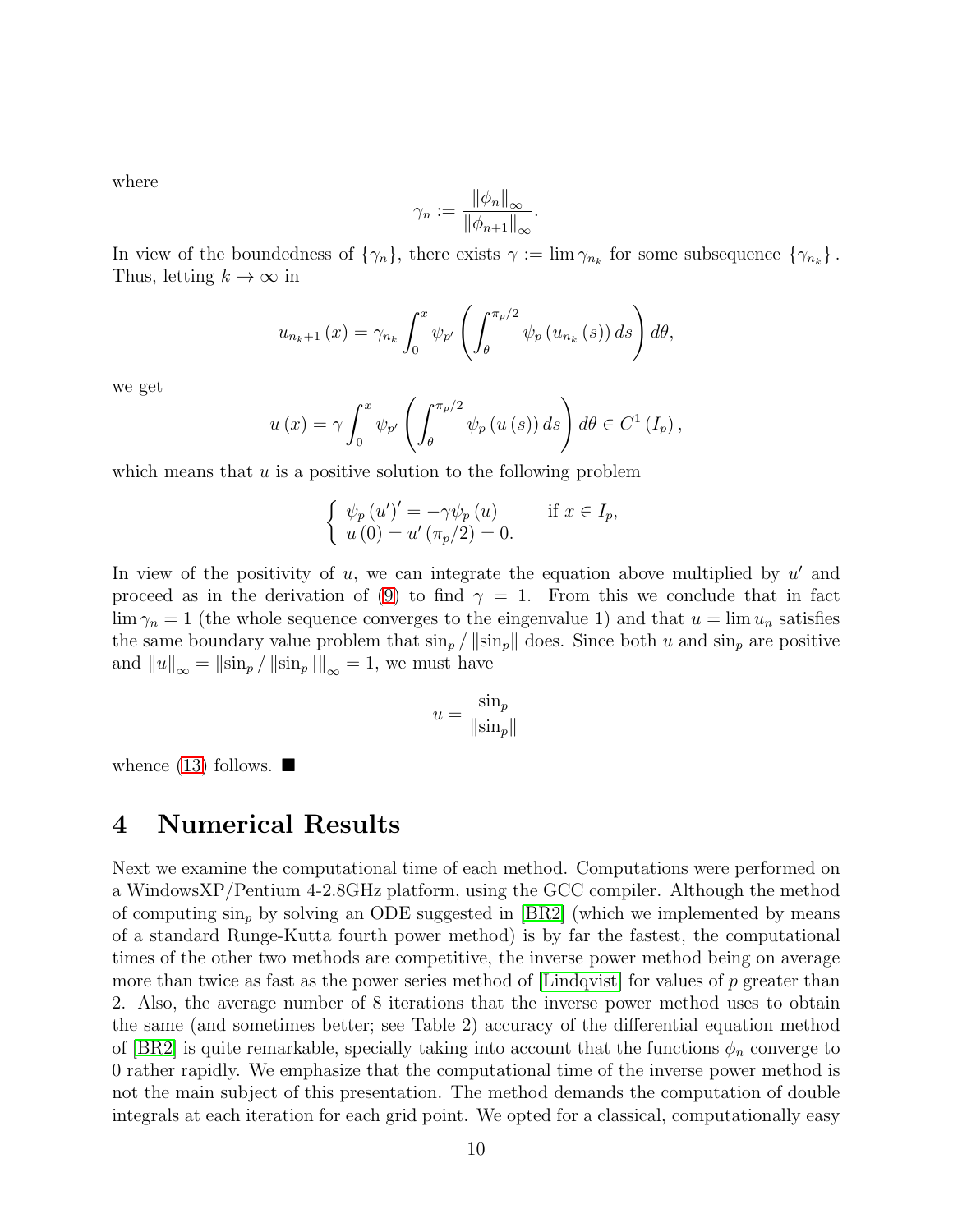to implement and reasonably fast method to compute these integrals, namely, the Simpson composite method. However, a greater effort spent in lessening the computational time of the numerical integrations certainly would be reflected in a substantial decrease in the time spent computing  $\sin_p$  overall. Nevertheless, by considering the accuracy and the comparison scale among the three methods (on the range of miliseconds) we may say that the results presented in this paper validate the inverse power method as an effective and reasonably fast method for numerically obtaining  $\sin_p$ .

Below we present the average time spent in computing  $\sin_p$  on the whole interval  $I_p$ divided in 101 grid points by each method for six values of p (the average was taken out of five computer runs); the stop criterion in each method was an error tolerance of  $10^{-8}$ between successive iterations and less than 500 terms in the power series.

|                              |      |      | 2.0 | 2.5   |       |         |
|------------------------------|------|------|-----|-------|-------|---------|
| Inverse power method         | 21.5 | 32.1 |     | 137.7 | 137.8 | $-31.7$ |
| Differential equation method | 1.9  |      |     | 1.5   | 1.5   |         |
| Power series                 |      |      |     | 79.6  | 79.3  | 73.3    |

Table 1: Average time (in miliseconds) for the computation of  $\sin_p$  on  $I_p$  for each method.

Besides the trivial point 0, the only point where the value of  $\sin_p$  is exactly known is  $\pi_p/2$ , with  $\sin_p (\pi_p/2) = \sqrt[p]{p-1}$ . In the next table we present the computed value for  $\sin_p (\pi_p/2)$ obtained using each method:

|                              |                         | $\mathsf{d}$ . $\mathsf{d}$ | 2.0     | 2.5     | 3.0     | -3.5    |
|------------------------------|-------------------------|-----------------------------|---------|---------|---------|---------|
| $\sqrt[p]{p-1}$              | 0.123285                | 0.629961                    |         | 1.17608 | 1.25992 | 1.29926 |
| Inverse power method         | 0.123285                | 0.629961                    |         | 1.17608 | 1.25992 | 1.29926 |
| Differential equation method | 0.123285                | 0.629966                    | 1.00017 | 1.17647 | 1.26044 | 1.29983 |
| Power series                 | $1.5.3 \times 10^{128}$ | 0.629961                    |         | 1.17608 | 1.25993 | 1.29928 |

Table 2: Value of  $\sin_p (\pi_p/2) = \sqrt[p]{p-1}$  obtained independently using each method.

Notice that the inverse power method appears to be more accurate when computing  $\sin_p$  at values close to  $\pi_p/2$ . Indeed, in order to obtain a good approximation close to this point, it was necessary to allow for a greater number of terms in the power series than would be necessary for points far from  $\pi_p/2$ .

|                      |  | 2.5 |  |
|----------------------|--|-----|--|
| Inverse power method |  |     |  |
| Power Series         |  |     |  |

Table 3: Number of iterations.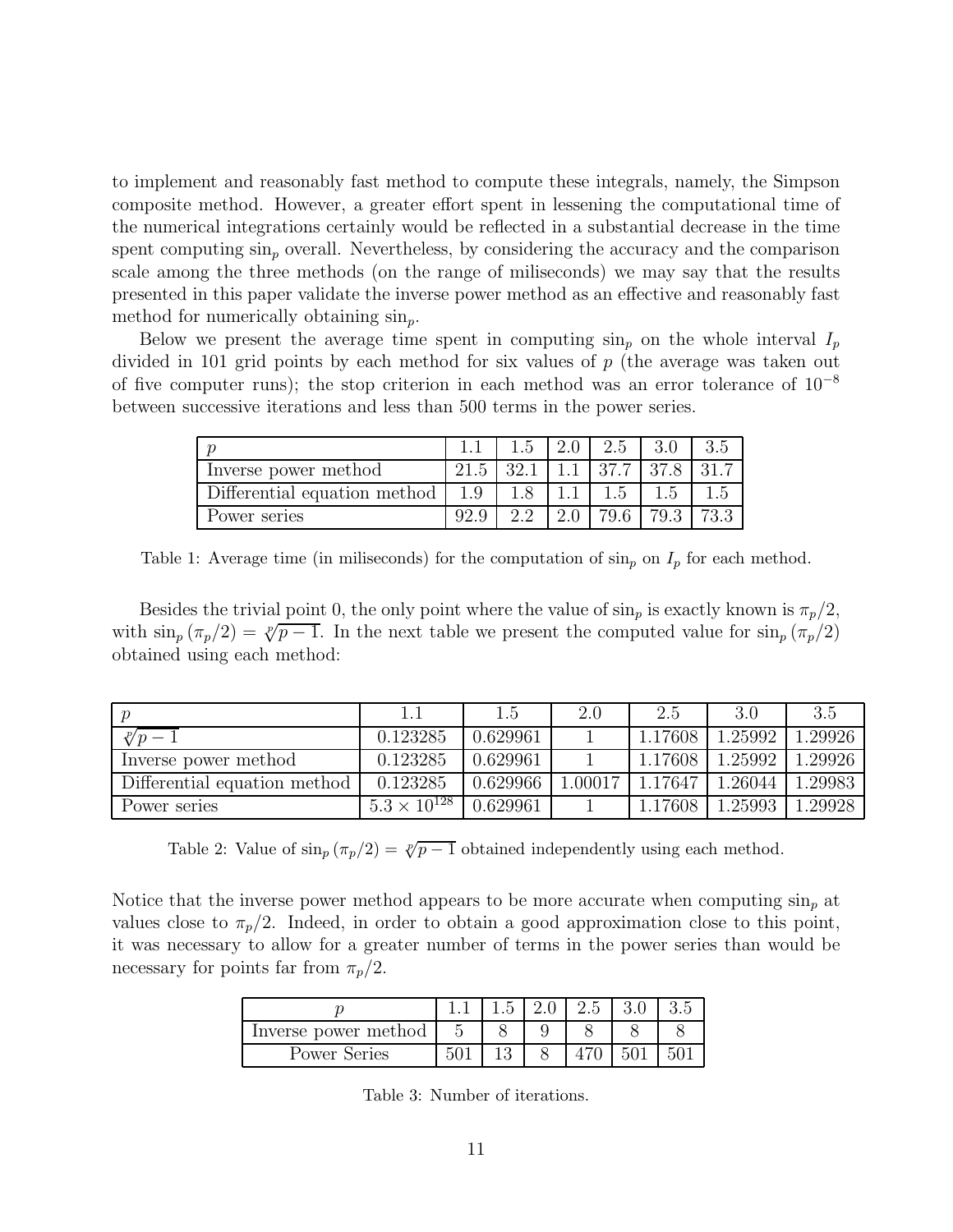We see that the number of iterations used by the inverse power method is remarkably low. Below, we present the graphics of  $\sin_p$  for the same values of p computed using the three methods (except for  $p = 1.1$ , since the power series appears to diverge in this case). Notice that all three methods agree very well with each other, being virtually indistinguishable.